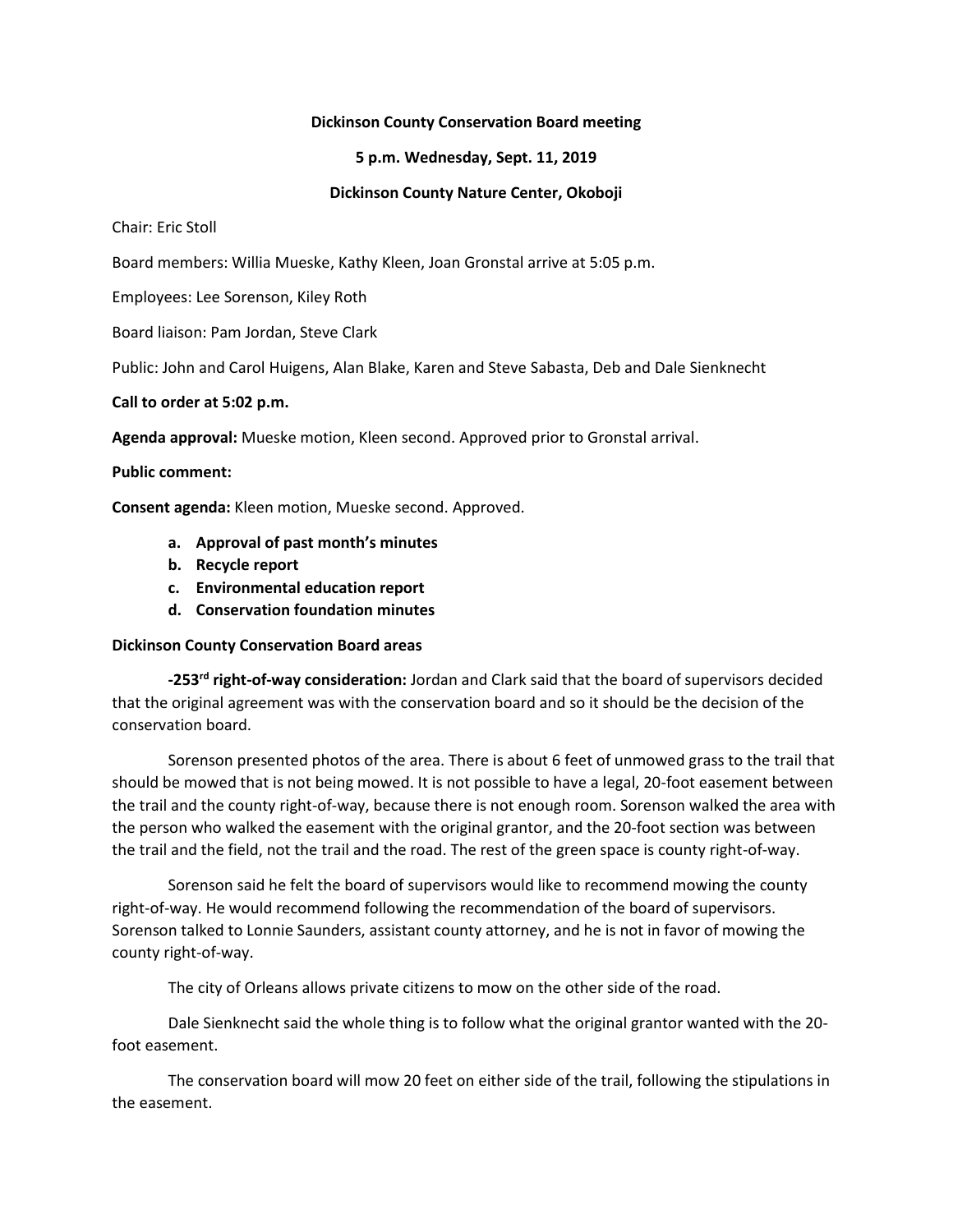Dale Sienknecht: That's been mowed by the county, 20-some years.

Sorenson said that a mistake 20 years ago isn't necessarily a mistake today.

Landowners brought up the grass has crab-grass right now, and Sorenson said that it takes three years for prairie to really take hold.

Clark said that secondary roads twice per season will mow along the roadway with the side mower along the shoulders.

Sorenson said the options are to not mow the county right-of-way, to mow the county right-ofway, to allow the supervisors to allow the private citizens to mow the right-of-way.

Steve Sabasta said The greenspace between the road and trail varies in width.

Kleen said the reason these plantings have been done is to manage roadsides to make them more natural.

Alan Blake said that people are pro-prairie but are concerned about weeds, access to the trails, safety issues of tall grasses surrounding the trails. He didn't think it was a big deal to continue mowing the area. "What we would like, and what we would encourage is, that you continue mowing."

Sorenson said there should not be parking in the county right-of-way, and in the easement agreement there said there should be no parking and that any parking should be cited and that "no parking" signs be erected. Landowners said it is used for some temporary parking. Sorenson said that wouldn't be the job of the conservation board to enforce.

Stoll: "There's no other spot where we're mowing county right-of-way?" Sorenson said no. Stoll asked, "That would be the only place in the county." Sorenson nodded.

Steve Sabasta said that going 20 foot down from the trail, would it be mowing prairie grass. Sorenson said that much mowing would probably kill warm season grasses and would allow cool season grasses to grow. Sabasta said if it was planted back to grass, he would be willing to mow the section across from his house. Sorenson said if it was planted back to grass, if some people didn't mow it, it wouldn't have as much wildlife/water quality benefit.

Gronstal asked why Saunders didn't want the area to be mowed, and Sorenson said it was the precedent this would set.

Dale Sienknecht asked what the water quality benefits of prairie would be since there is prairie on the other side of the trail. Mueske said that road runoff would be purified before going into the lake.

Sorenson asked if it would be a fair solution to send out a letter to all of the residents along that stretch of roadway to hear from anyone instead of just a small group of people.

Sabasta also asked about mowing paths to the trail for homeowners. Sorenson said he wouldn't have a problem to have trails mowed every 10 houses or so to allow easier access to the trails for homeowners.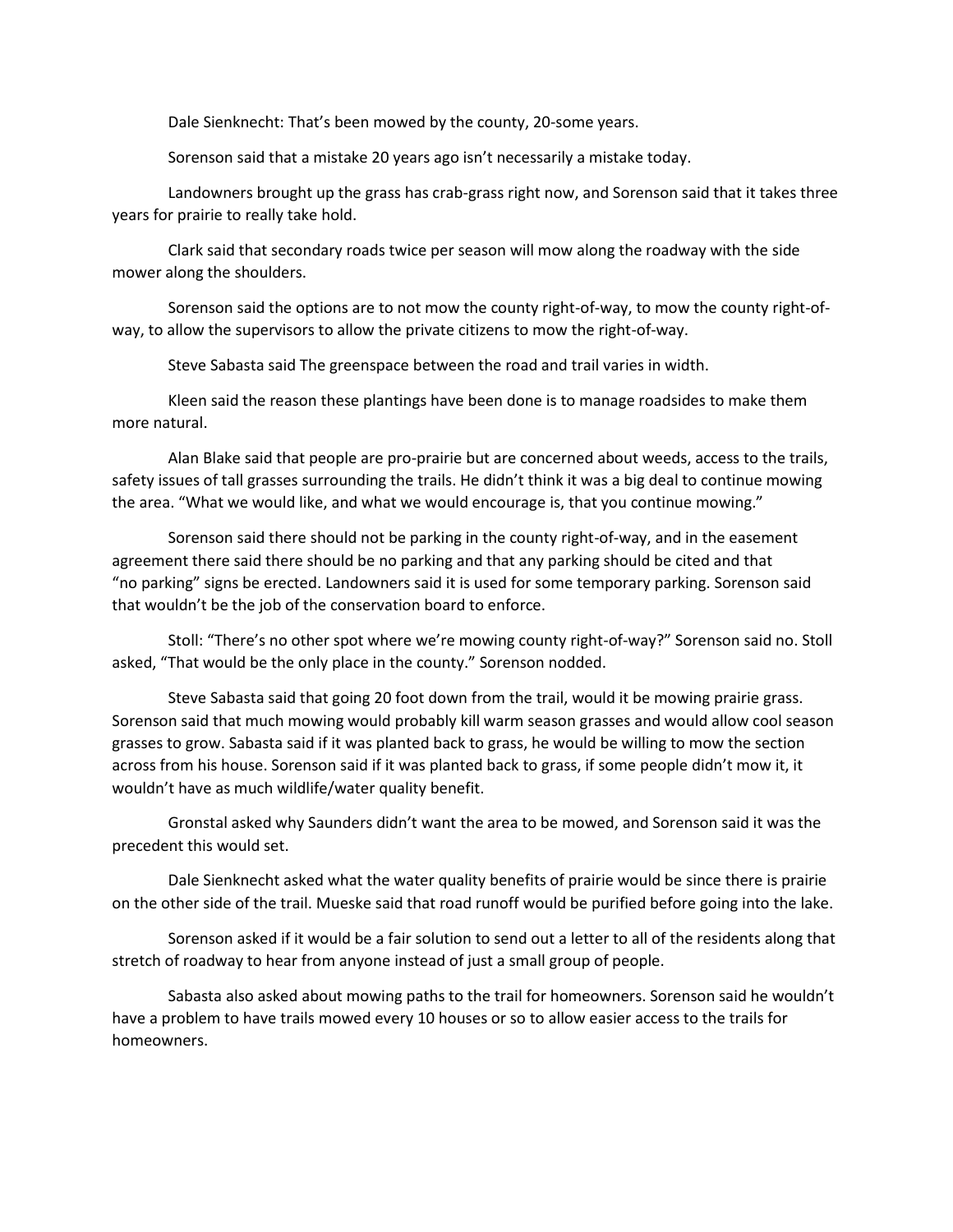Blake asked Jordan and Clark what the decision of the board of supervisors actually was. Jordan and Clark said no decision was made and that board felt that it was the conservation board's decision because it had the original agreement. If the county took over, it would only mow the road shoulder.

On the skinny sections, Blake said that a six-foot swath of prairie wouldn't be that helpful. Mueske said that cities have small rain gardens that help drain parking lots, and even small gardens are helpful for water purification.

The Dickinson County Board of Supervisors voted to recommend that the conservation board put the area back to what it was. Sorenson said there was confusion about what is county right-of-way and what is not county right-of-way.

Kleen said the conservation board wants to look past its own needs to preserve the lake for the future. "Some of our old ideas just weren't the best choices. As we gain more and more information about keeping our resources, we're going to have to change some of the ways that we've done things."

Sorenson plans to meet with Sabasta to draft a letter to send all of the other homeowners.

**-Sanitary sewer easement:** For the permanent easement, Sorenson would like to see any additional horizontal structure covered by damage, even in the future. For instance, if a future parking lot is poured over the sewer structure and is harmed that it would be covered. Currently, it says any issues would replace what is currently there when it is installed.

The temporary construction easements are wider than the permanent easement.

Gronstal motion to approve the construction agreement and to change wording to the permanent easement so that any future horizontal structures would also be covered. Mueske second. Approved.

**-REAP grant approval for Okoboji wetland:** The grant was not funded through REAP. Sorenson will look into other options to find funding for the property.

**-Kenue Park wetland:** The Kenue Park wetland is completed under budget, and excess funds will most likely be used to deepen the wetland.

**-Ainsworth-Orleans Beach boat ramp:** A grant was approved previously for a new dock and ramp at Ainsworth-Orleans Beach, but the DNR was going to allow free engineering and is now not allowing that. Sorenson said the DNR does not require engineering, and the assistant county attorney said there is no county policy. The project will be put out to bid. The Spirit Lake Protective Association may be able to help with any additional needed funding as well.

**-Land scoring:** The conservation board has been approached with a possible land acquisition. It is currently being inventoried and will be scored on the previously agreed upon rubric.

# **Operations and facility update**

**-Kenue Park lodge:** Construction is going well.

**-Horseshoe Bend bridge:** It looks like FEMA will pay for issues caused by spring flooding. An additional support structure will also need to be added in the middle of the bridge.